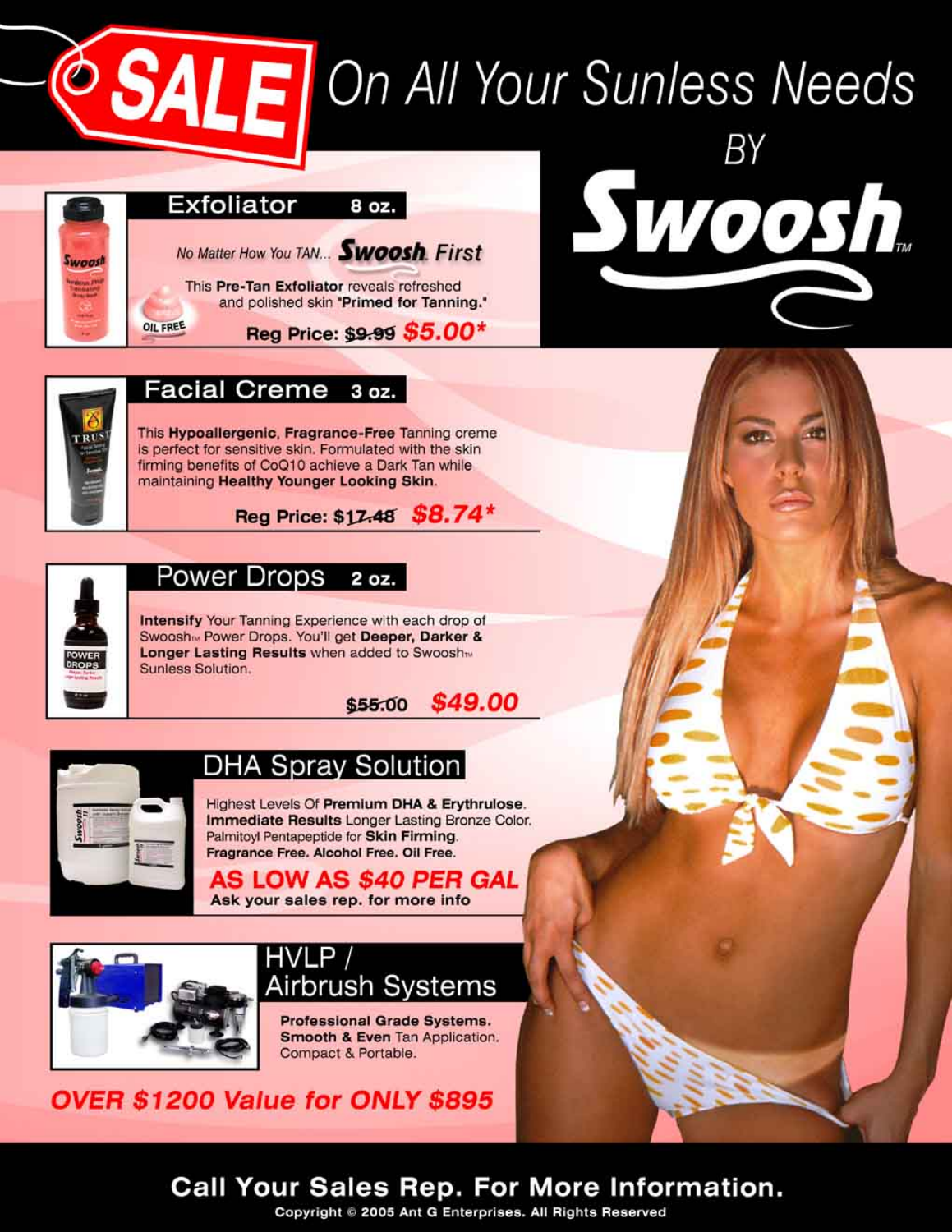

### **What is Airbrush Tanning (ABT)?**

Airbrush Tanning is a method in which to obtain the appearance of an attractive tan.

This is a method in which DHA (Dihydroxyacetone an FDA approved product) is applied to the body via the use of an air compressor and airbrush.

The bronzing effect occurs when DHA forms pigments when applied to the skin. The bronzing effect is when DHA reacts to the amino acids and other compounds in the skin. The maximum generation of color is reached after 12 hours, so the color will continue to darken after the initial application.

ABT is a *risk free* option to obtain color, resulting in healthy vibrant bronzing of the skin. This has built-in moisturizers and skin protectants for 24/7 protection.

### **How long will ABT last?**

As with the results of UV exposure each of us will experience a different shade of color, so is true about DHA results. Since the results are predicated on your own protein levels, you can expect the color to last between 4-10 days.

### **How often should the application be applied?**

We recommend ABT once a week or within a 4-10 day period.

### **What can my customers expect to pay for this service?**

ABT is a unique process that offers all the advantages of a beautiful tan without the risk or time involved. We recommend a full body starter package of 2 applications back to back for \$58-\$75, this will ensure your customers have a good base. Single applications can be priced between \$35-\$50, facial applications from \$8-\$12.

### **What kind of results can my customer expect?**

Instant results. Your customer will experience a healthy vibrant color, at least 1 to 2 shades darker after a single application. Multiple applications may produce a deeper color.

### **How long does it take to apply?**

With practice a single application will take approximately 12 - 15 minutes.

# **Frequently** Asked Questions (FAQ's)

### **How does my customer prepare for ABT?**

### **Pre-Tan Shower:**

Either the night before, or the morning of your tanning appointment, you will need to shower and exfoliate your entire body. The best time to shave is before your Airbrush session, but do not apply moisturizer until after your post-tanning shower. Lotions and make-up can act as a barrier and prevent the tanning solution from completely contacting the skin.

### **What to Wear:**

Wear loose fitting clothing to your tanning appointment where you will spend about 25 minutes. The actual tanning takes about 12-15 minutes but you will need to allow about 10 minutes drying time

### **Post-Tan shower:**

Wait at least ten hours after your tanning application before showering. You need to allow enough time for the DHA reaction to take place. The tanning process peaks after 12 hours.

### **Maintenance:**

Apply moisturizer, morning and evening, after your post-tan shower. Hydrated skin is essential in maintaining a longer lasting tan.

### **Is additional equipment required?**

Yes, a blow dryer with detachable back to clean the filter, hand towels and a stool with wheels are recommended.

### **Is a special room required?**

No, just a well-ventilated area. If an enclosed room is used, ensure that you have a ventilation fan that will ventilate the room 3 times a minute. A hard floor is recommended. If not use a 4'x8' outdoor carpet to lay down in the area you are spraying. A spray area of 4'x8' is recommended.

### **How do I market Swoosh 11 Airbrush Spray?**

Each salon is different in size, location and type of clientele. We will provide you with the necessary information to assist you in your marketing plan.

### **How many applications does 1 gallon of Swoosh 11**   $A$ irbrush Špray™ Solution yield?

Because of the variation of your customers and the areas you are spraying you can estimate approximately 64 full body applications per 1 gallon container.

### **What is the cost per application?**

Your product cost is approximately \$2.50 per full body application.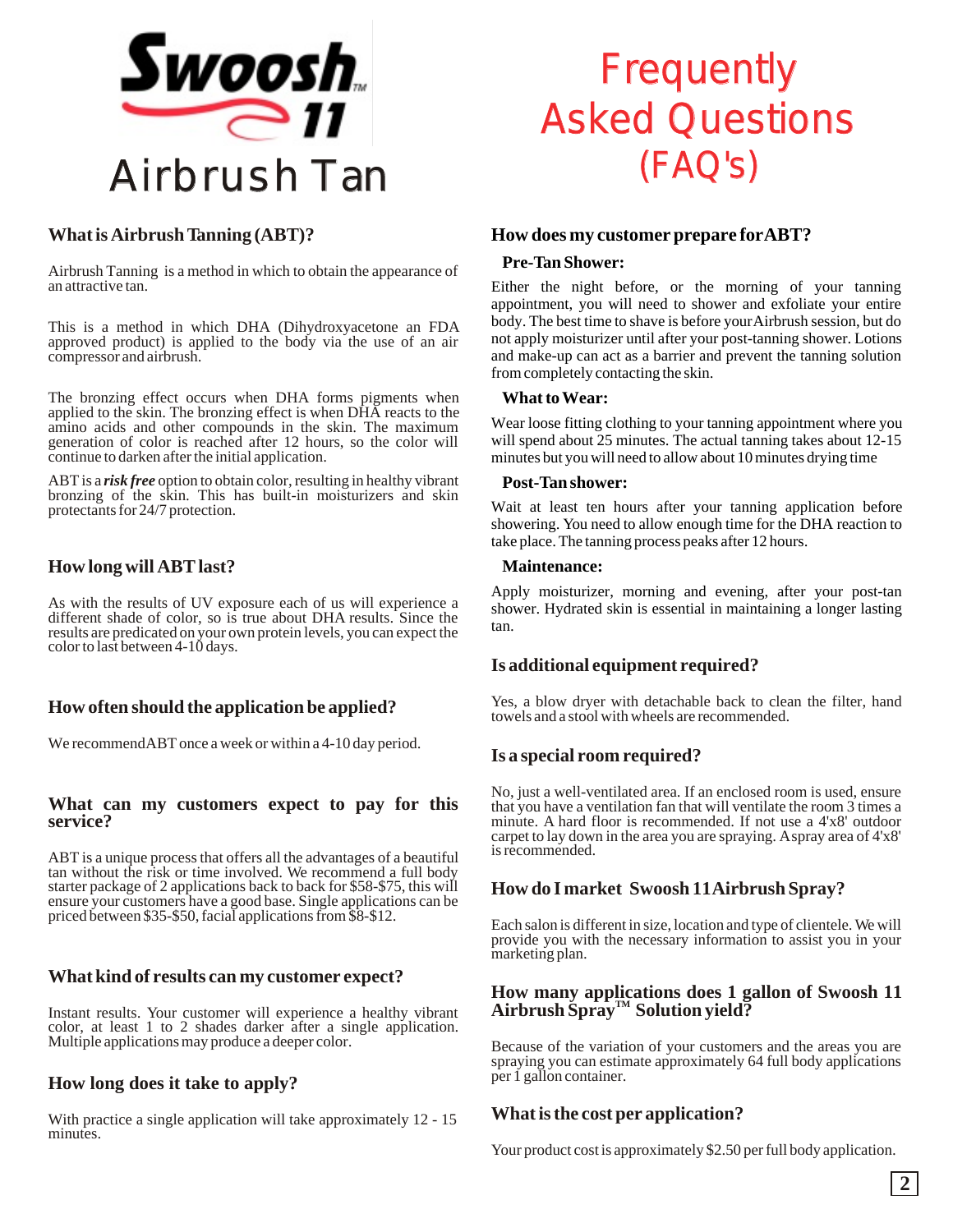

*Airbrush Instructions*

| <i><b>Application</b></i><br><b>Area</b>       | <b>Application time:</b> approx. 10 minutes, drying time approx. 5 minutes                                                                                                                                                                                                                                                                                                                                                                                                                                                                                                                 | <b>Client</b><br>Position |
|------------------------------------------------|--------------------------------------------------------------------------------------------------------------------------------------------------------------------------------------------------------------------------------------------------------------------------------------------------------------------------------------------------------------------------------------------------------------------------------------------------------------------------------------------------------------------------------------------------------------------------------------------|---------------------------|
|                                                | Items needed for treatment: Towel for client to stand on, headband or shower cap,<br>Swoosh 11 Airbrush System (compressor, hose, airbrush, solution bottle, Swoosh 11<br>Airbrush Spray).                                                                                                                                                                                                                                                                                                                                                                                                 |                           |
|                                                | <b>Step 1:</b> In a well ventilated room, prepare by placing a large towel or sheet on the floor to<br>catch any overspray. Pour $1\frac{1}{2}$ -20z. of Swoosh 11 Airbrush Spray into the solution bottle<br>(each ring on the solution bottle represents 1oz.). The compressor should be set between<br>35-40 psi. (A fully tightened pressure regulator knob is $\overline{40}$ psi.) This will help reduce<br>overspray.                                                                                                                                                               | Steps 2 thru 5            |
| Feathering<br>Technique                        | Step 2: Have client stand on towel facing you with their legs shoulder width apart. Spray<br>the front of the right leg in a horizontal motion $\delta$ inches away from the top of the foot,<br>spraying the toes first and gradually moving up and closer to the leg as you approach the<br>ankle. The airbrush should be positioned approximately 4 inches away from your client's<br>body throughout the application. To avoid pooling or running, always start spraying the<br>airbrush slightly off to the side before you reach the area to be applied. Maintain steady<br>strokes. |                           |
| <b>Front Legs</b>                              | Step 3: When you reach the top of the leg, work your way back down using vertical strokes<br>to the ankle until the entire front of the leg is covered. Lightly spraying over the top of the<br>foot.                                                                                                                                                                                                                                                                                                                                                                                      |                           |
| <b>Inside R Leg</b>                            | <b>Step 4:</b> Have the client rotate right leg out so the inside of the leg can be sprayed with<br>horizontal first and then finishing with vertical strokes.                                                                                                                                                                                                                                                                                                                                                                                                                             | Step 6                    |
| Inside L Leg                                   | Step 5: Repeat on left leg                                                                                                                                                                                                                                                                                                                                                                                                                                                                                                                                                                 |                           |
| <b>Outside R Leg</b>                           | <b>Step 6:</b> Have client turn $\frac{1}{4}$ rotation to the left repeating horizontal and vertical strokes on<br>the outside of the right leg.                                                                                                                                                                                                                                                                                                                                                                                                                                           |                           |
| <b>Neck</b><br><b>Shoulders</b><br><b>Back</b> | <b>Step 7:</b> Instruct client to turn so their back is facing you. Begin spraying at the neck, then<br>top of the shoulders working your way down the back with horizontal first and then<br>finishing with vertical strokes.                                                                                                                                                                                                                                                                                                                                                             | <b>Steps 7 &amp; 8</b>    |
| <b>Back Legs</b>                               | Step 8: Spray back of both legs with horizontal first and then finishing with vertical strokes.                                                                                                                                                                                                                                                                                                                                                                                                                                                                                            |                           |
| <b>Outside L Leg</b>                           | Step 9: Have client turn 1/4 rotation to left and spray outside of left leg with horizontal first<br>and then finishing with vertical strokes.                                                                                                                                                                                                                                                                                                                                                                                                                                             | Step 9                    |
| Top of Arms                                    | <b>Step 10:</b> Have client turn to face you holding both arms forward and slightly down, (top of<br>hand directed towards the ceiling). Begin spraying both arms approximately $\delta$ inches away<br>from the fingertips, as you move up the hands come in closer approximately<br>4 inches away. Spray horizontally on the way up and long vertical strokes on the way down.                                                                                                                                                                                                           | ₩                         |
| <b>Bottom of Arms</b><br><b>Side Waist</b>     | <b>Step 11:</b> Have client hold hands up with elbows bent and fingertips pointing to ceiling (as in<br>a stop position). Spray starting at wrist; (avoid spraying palm of hand). Spray arm and side<br>of waist with horizontal first and then finishing with vertical strokes. Repeat on other side.                                                                                                                                                                                                                                                                                     | Steps 10 thru 13          |
| Stomach, Chest<br>Neck & Chin                  | Step 12: Holding arms out to the side spray stomach, chest, neck and underside of chin with<br>horizontal first and then finishing with vertical strokes.                                                                                                                                                                                                                                                                                                                                                                                                                                  |                           |
| Face                                           | Step 13: Have client close eyes, take a deep breath through the nose and hold. Spray face<br>with horizontal first and then finishing with vertical strokes.                                                                                                                                                                                                                                                                                                                                                                                                                               |                           |
|                                                |                                                                                                                                                                                                                                                                                                                                                                                                                                                                                                                                                                                            |                           |